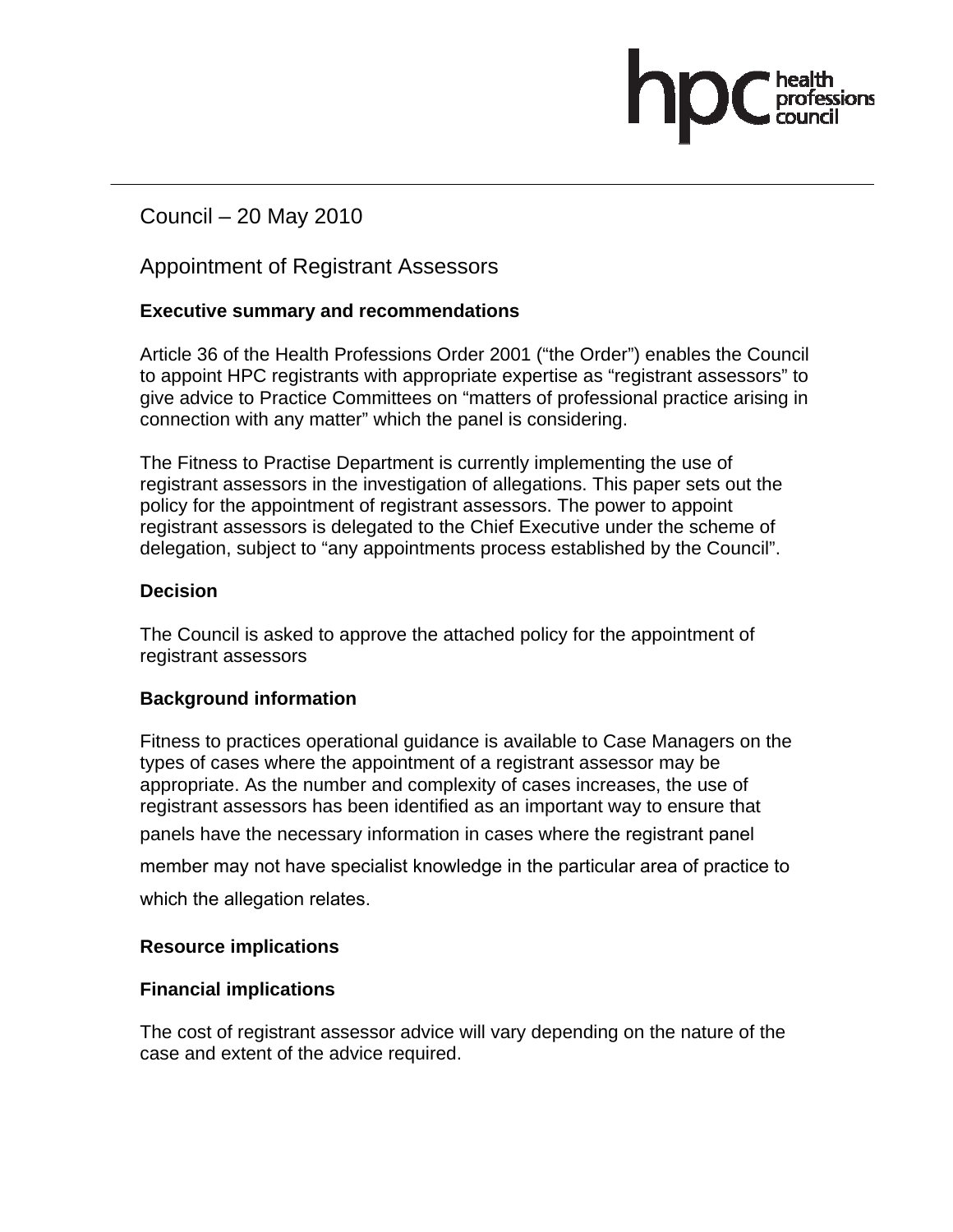# **Appendices**

Policy - Appointment of registrant assessors Letter of engagement Registrant assessor report form FTP Operational Guidance - Instructing Registrant Assessors and seeking their advice to assist the ICP in making 'case to answer' decisions

# **Date of paper**

6 May 2010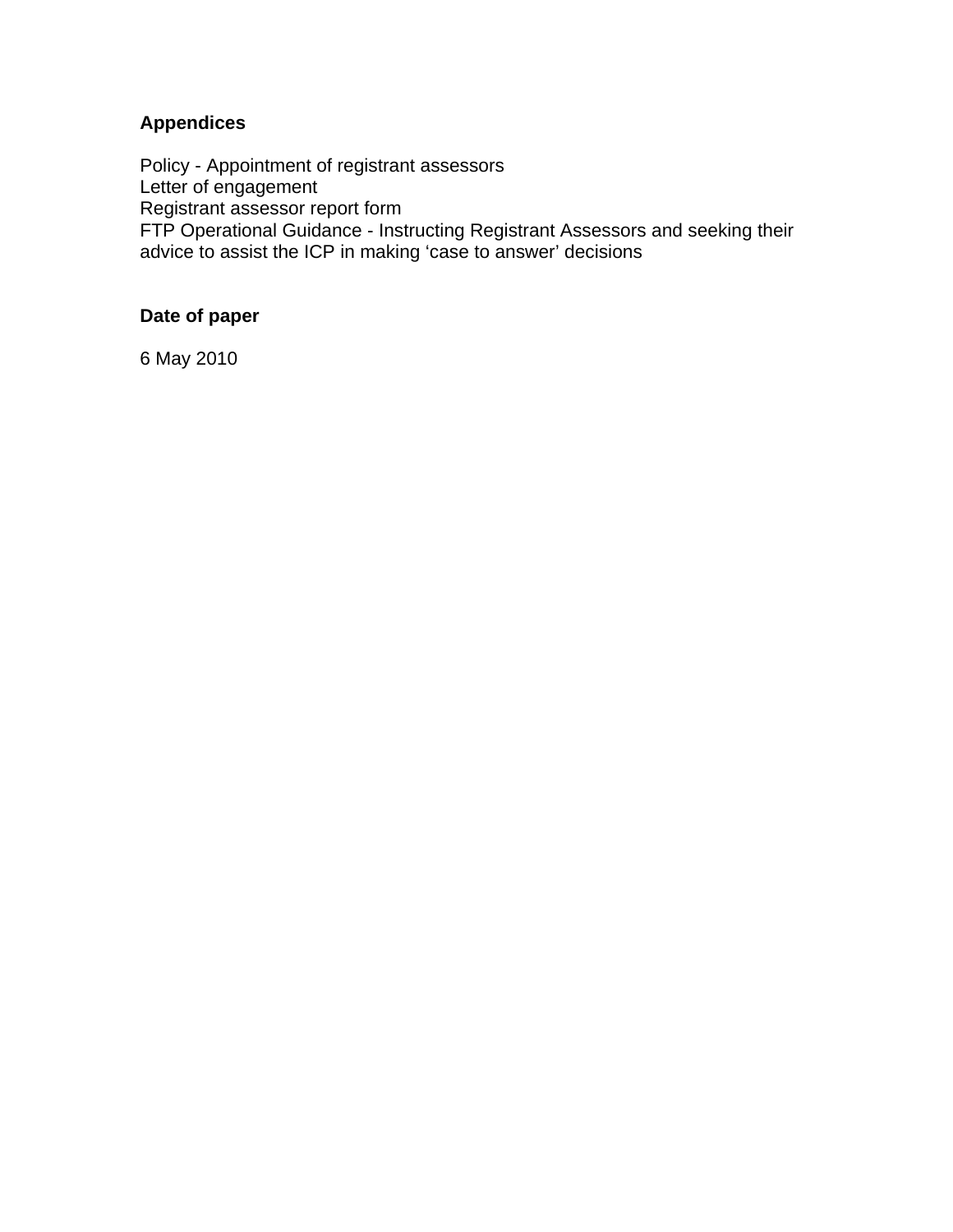# **Policy Appointment of registrant assessors**

#### **Introduction**

Where ever possible, registrant assessors should be appointed form among HPC's existing pool of registration assessor partners, provided that the partner is not also a panel member (or chair) or visitor. By virtue of Article 36(4) of the Health Professions Order 2001, such partners may not be registrant assessors.

Where it is not possible to identify an existing HPC partner to fulfill the role, a registrant assessor may be identified and appointed on an ad hoc basis. Any such appointment should be made on the basis of the standard letter of engagement which, among other things, incorporates the code of conduct for partners.

#### **Fees**

Where a registrant assessor is identified from within the HPC's existing pool of partners, a fee structure equivalent to that used for panel members will apply. An estimate of time should be requested from the registrant assessor in advance of the work being undertaken, and full day or half day fees agreed depending on the amount of time required to provide the advice.

Where a registrant assessor is sought from outside of the HPC's current partners, the fees may be determined on a case by case basis in a similar manner to the fees for expert witnesses.

**May 2010**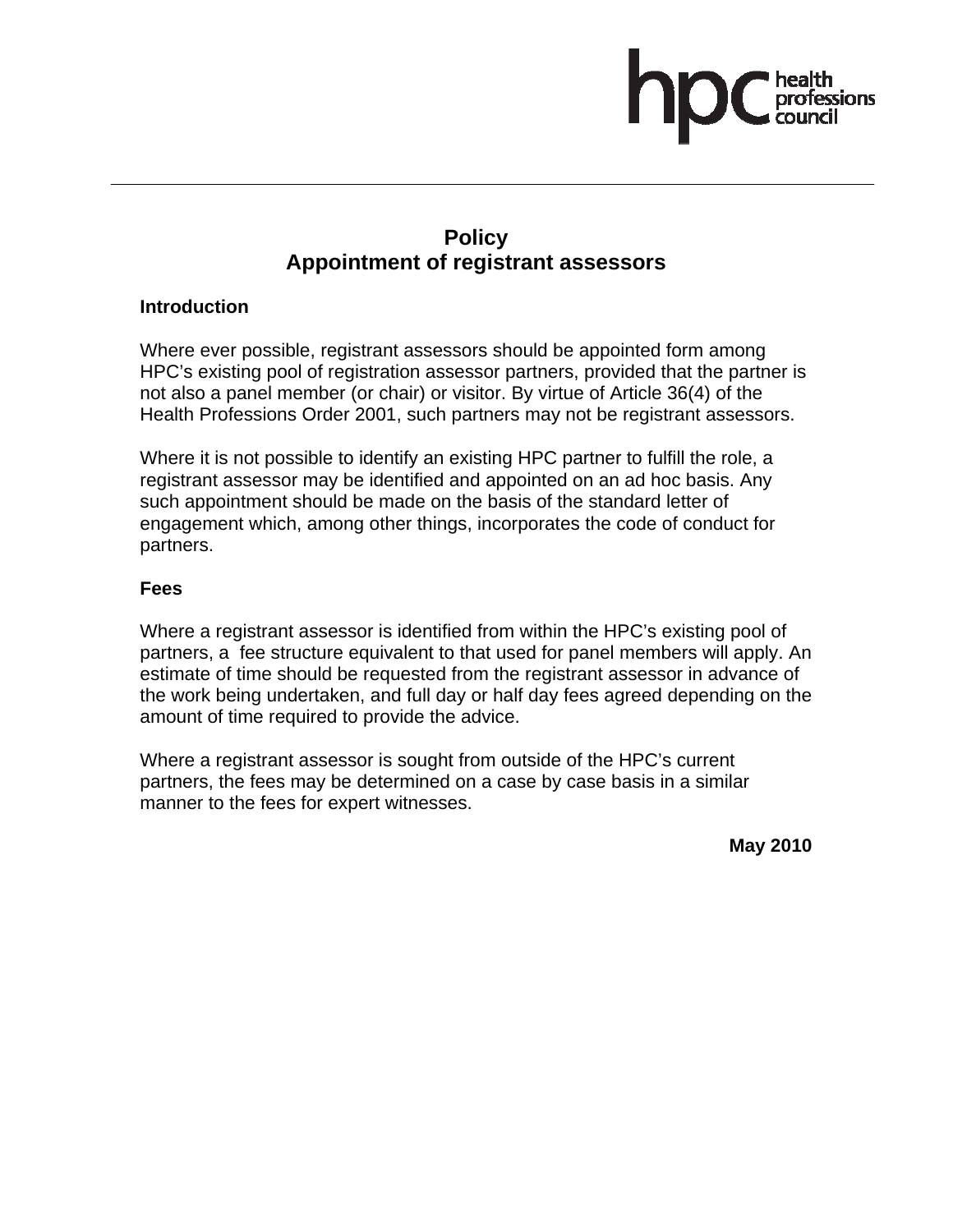# **Engagement Letter – Registrant Assessor**

Dear

#### **Appointment as Registrant Assessor**

This letter is to confirm your appointment as a Registrant Assessor to the HPC's [Investigating] [Conduct and Competence] [Health] Committee, to advise the Committee on the matters set out in the Instructions below.

#### **Instructions**

You are instructed to advise the Committee on:

#### [provide Instructions]

A template Registrant Assessor's Report Form will be sent to you electronically and your report should be provided in that form.

As a Registrant Assessor, your role is to advise the Committee on matters of professional practice. You must confine your advice to such matters and should not comment upon other, unrelated aspects of the case.

#### **Your Obligations**

In accepting this appointment you agree and confirm that:

- the role of a Registrant Assessor is similar to that of an expert witness and, as such, you have similar overriding duty to assist the Committee;
- you have the relevant qualifications and experience to enable you to fulfil the Instructions and will do so to the best of your ability with all due skill and care;
- you are unaware of any conflict of interest (whether actual or perceived) which would prevent you from fulfilling the Instructions and you will promptly inform the HPC if any such conflict arises;
- in fulfilling the Instructions you will act fairly, objectively and impartially and the report which you prepare for the Committee will be the product of your own independent work;
- you will fulfil the Instructions and all related matters promptly and within any time limits agreed with the HPC or set by the Committee;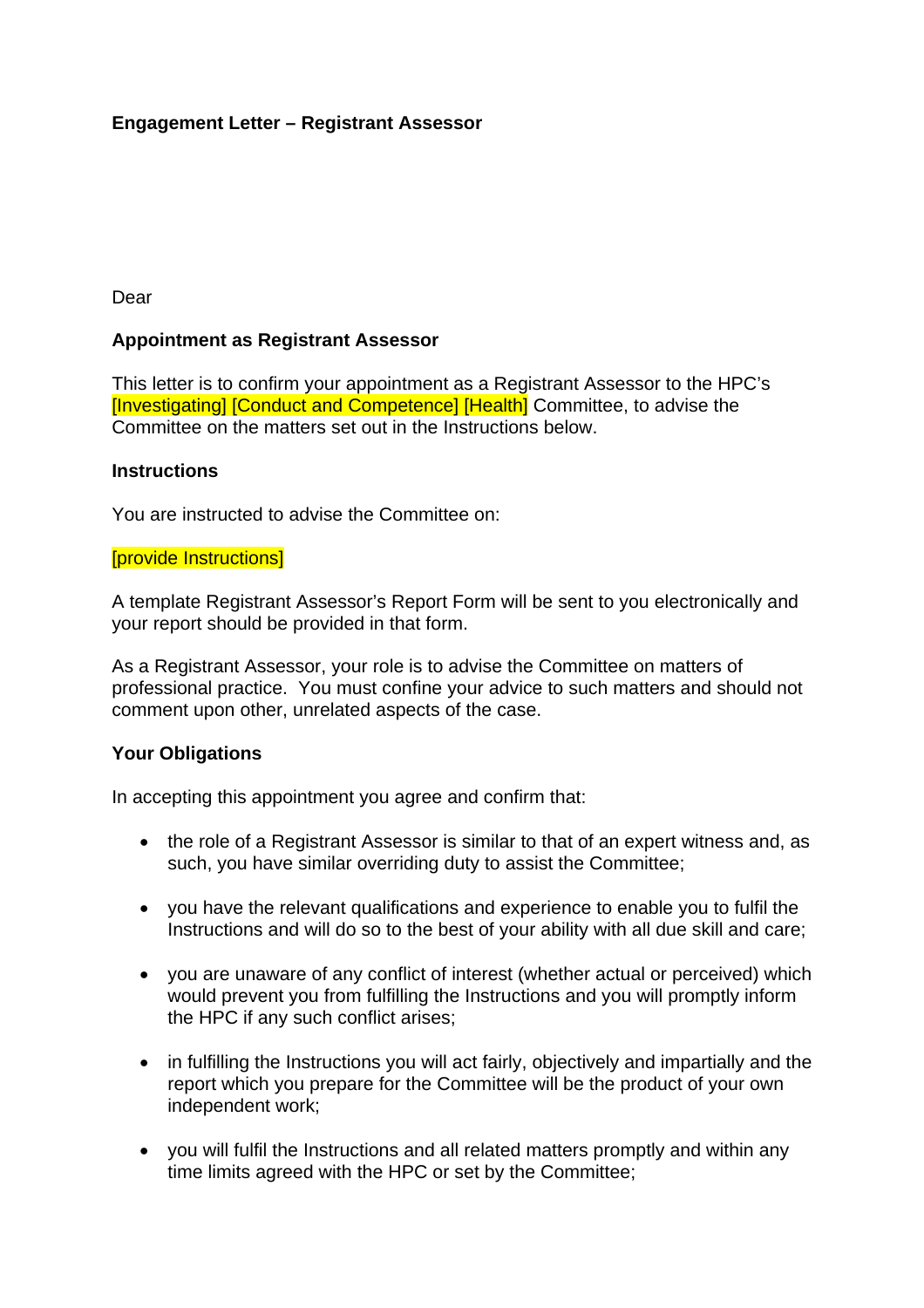- you will take make yourself available to attend any hearing conducted by the Committee in respect of matters to which the Instructions relate and other related meetings;
- you will abide by the HPC Code of Conduct for Partners (a copy of which is enclosed with this letter).

#### **Use of reports**

You acknowledge that, as well as being provided to the Committee, a copy of your report will be sent to the registrant who is the subject of the proceedings for which it has been prepared.

#### **Confidentiality**

You agree not to disclose or make any other use of confidential information to which you have been given access other than for a proper purpose related to the fulfillment of the Instructions or as required by law.

You agree to:

- take appropriate steps to ensure that confidential papers and information are stored securely; and
- promptly notify the HPC of any breach in confidentiality of which you become aware.

#### **Fees and Expenses**

The fees payable for your services as a registrant Assessor **[set out as applicable]** 

The HPC will also reimburse you for all reasonable expenses wholly, necessarily and properly incurred in fulfilling the Instructions provided that you comply with the HPC's Expenses Policy and your claim is supported by appropriate VAT receipts, invoices or other documentary evidence which is acceptable to the HPC.

If you consider that specific investigations or tests need to be undertaken in order to fulfil the Instructions, the HPC will only be liable for the cost of such investigations or tests if you have obtained the HPC's prior written approval to meet the cost of those investigations or tests.

You must submit an invoice to the HPC within one calendar month of providing any services and the invoice should also include any expenses you incurred during the period to which it relates and for which you are entitled to be reimbursed. The HPC will use its reasonable endeavours to settle any invoice within 30 days of its receipt.

#### **Intellectual property**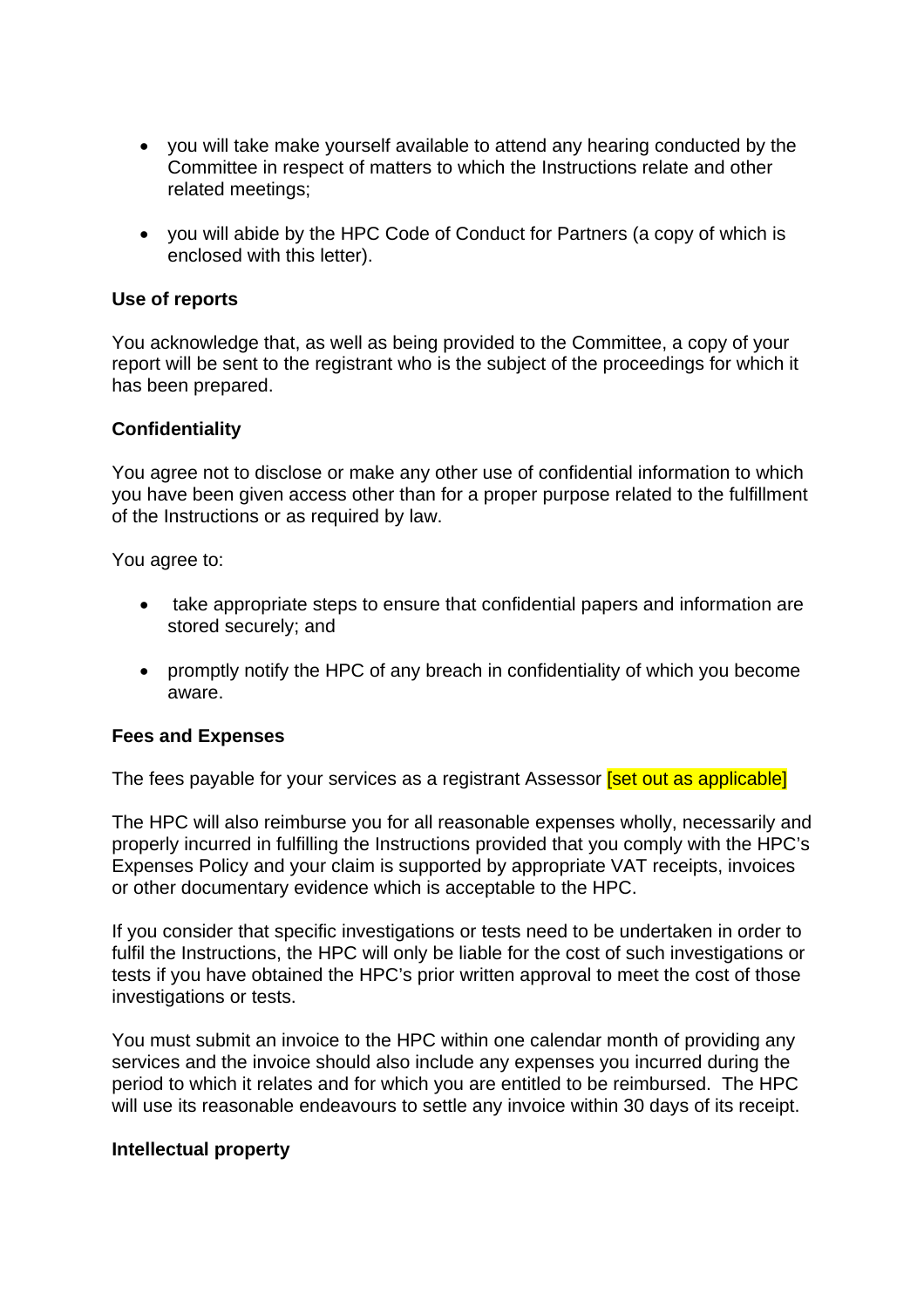The intellectual property rights in any report produced by you in fulfilling the Instructions shall belong to the HPC.

### **Termination**

Your appointment as a Registrant Assessor under the terms set out in this letter is a contract for services and (other than in respect of the confidentiality obligation) that contract will terminate when you have satisfactorily fulfilled the Instructions and the HPC has paid the related fees and expenses.

However, the HPC may terminate your appointment with immediate effect if you commit a material breach of the terms set out in this letter or breach any terms of the HPC Code of Conduct for Partners.

#### **Applicable law**

This letters sets out an agreement which is personal to the parties and which shall be governed by and construed in accordance with the laws of England and Wales.

If you are willing to accept this appointment on the terms set out above, please sign and return one copy of this letter and retain the other copy for your own records.

Yours

I accept my appointment as a Registrant Assessor on the terms set out in this letter.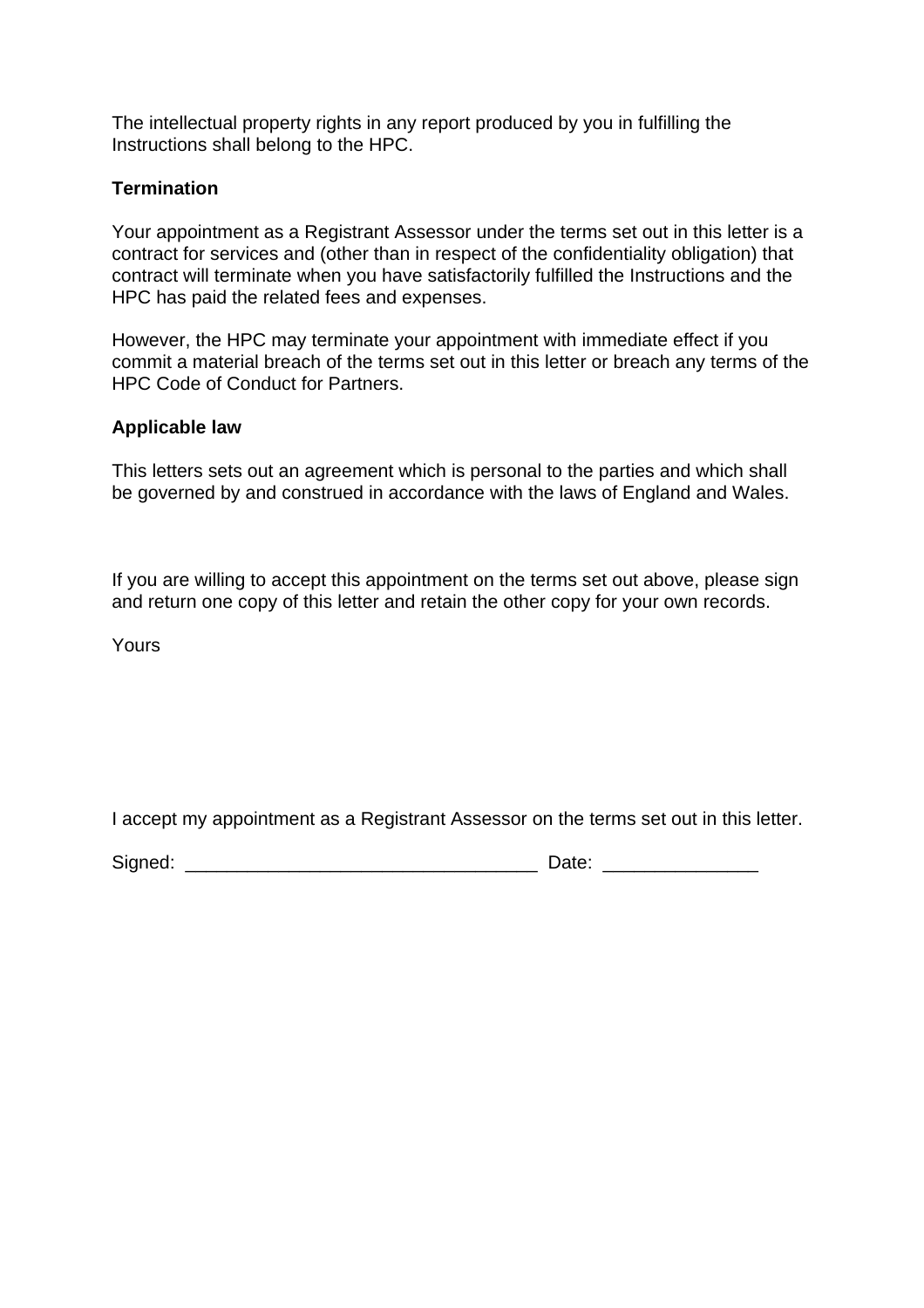# **BEFORE THE [INVESTIGATING] COMMITTEE**

**IN THE MATTER OF:**

# **REGISTRANT ASSESSOR'S REPORT**

**\_\_\_\_\_\_\_\_\_\_\_\_\_\_\_\_\_\_\_\_\_\_\_\_\_\_\_\_\_\_\_\_** 

# **regarding**

#### **[ABCDEFGHIJKLMNOPQRSTUVWXYZ] \_\_\_\_\_\_\_\_\_\_\_\_\_\_\_\_\_\_\_\_\_\_\_\_\_\_\_\_\_\_\_\_**

### **Registrant Assessor**

[Registrant Assessor's name and brief CV, including qualifications and relevant experience in relation to the specific issues to be addressed in the case. If appropriate, a more detailed CV may be included as an appendix.]

#### **Instructions**

[Set out the substance of all instructions received by the Registrant Assessor.]

#### **Issues**

[The issues to be addressed and the questions to be answered should be clearly set out, either in accordance with the Instructions received or as identified by the Registrant Assessor following any preliminary investigations.

Any issue not included in the Instructions but which, in the opinion of the Registrant Assessor needs to be addressed should also be included.]

#### **Documents**

[List all documents and other submitted material on which the report is based.]

#### **Chronology**

[A chronology may be helpful but it should only contain factual evidence and must not contain any matter of opinion. The chronology should be laid out in short paragraphs, each referring to a discrete event or topic in the chronology.]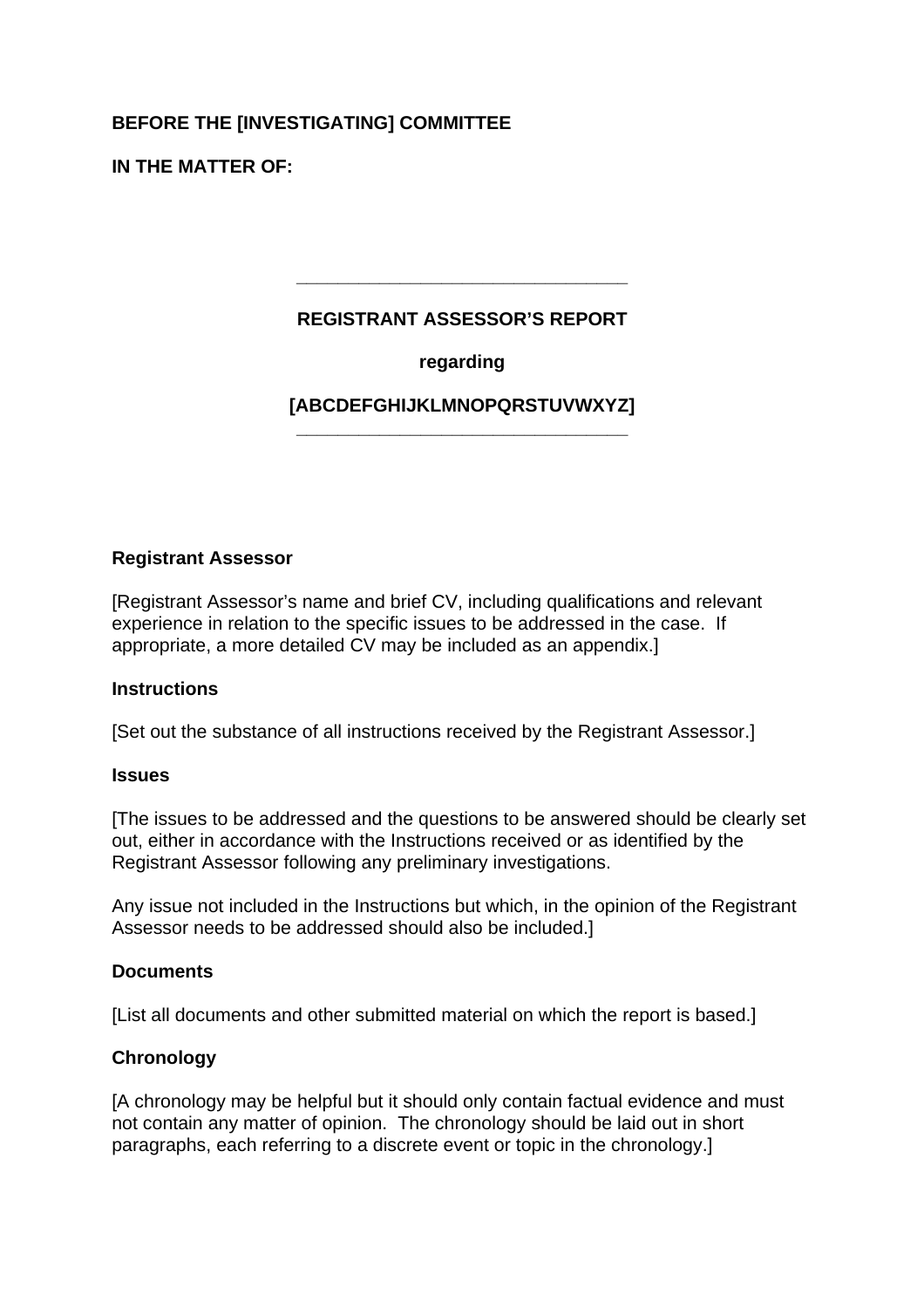# **Technical background**

[In cases where the technical issues are particularly specialised, an explanation of those issues may be necessary.]

#### **Opinion**

[The Registrant Assessor's opinion should be set out here in clear and unambiguous terms. Explicit reasons should be given for the opinions expressed and if different opinions can be held based on the same evidence, this should be stated and reasons given for the chosen opinion.]

#### **Summary of conclusions**

[In complex cases it may help to summarise the conclusions reached and the reasons for them.]

#### **References**

[List here any technical literature or other material which has been relied upon or to which reference is made. If the references are extensive they should be set out in an appendix.]

#### **Declaration and Statement of Truth**

In preparing this report I have:

- done my best to be accurate and complete;
- mentioned all matters that I regard as being relevant to my opinions;
- only expressed opinions on matters within my field of expertise;
- drawn attention to matters of which I am aware that may adversely affect my opinion.

I consider this report to be complete and accurate. Where any facts stated are within my own knowledge I have made that clear and I believe them to be true. The opinions I have expressed represent my true and complete professional opinion.

| Signature: |  |
|------------|--|
|            |  |

**Appendices**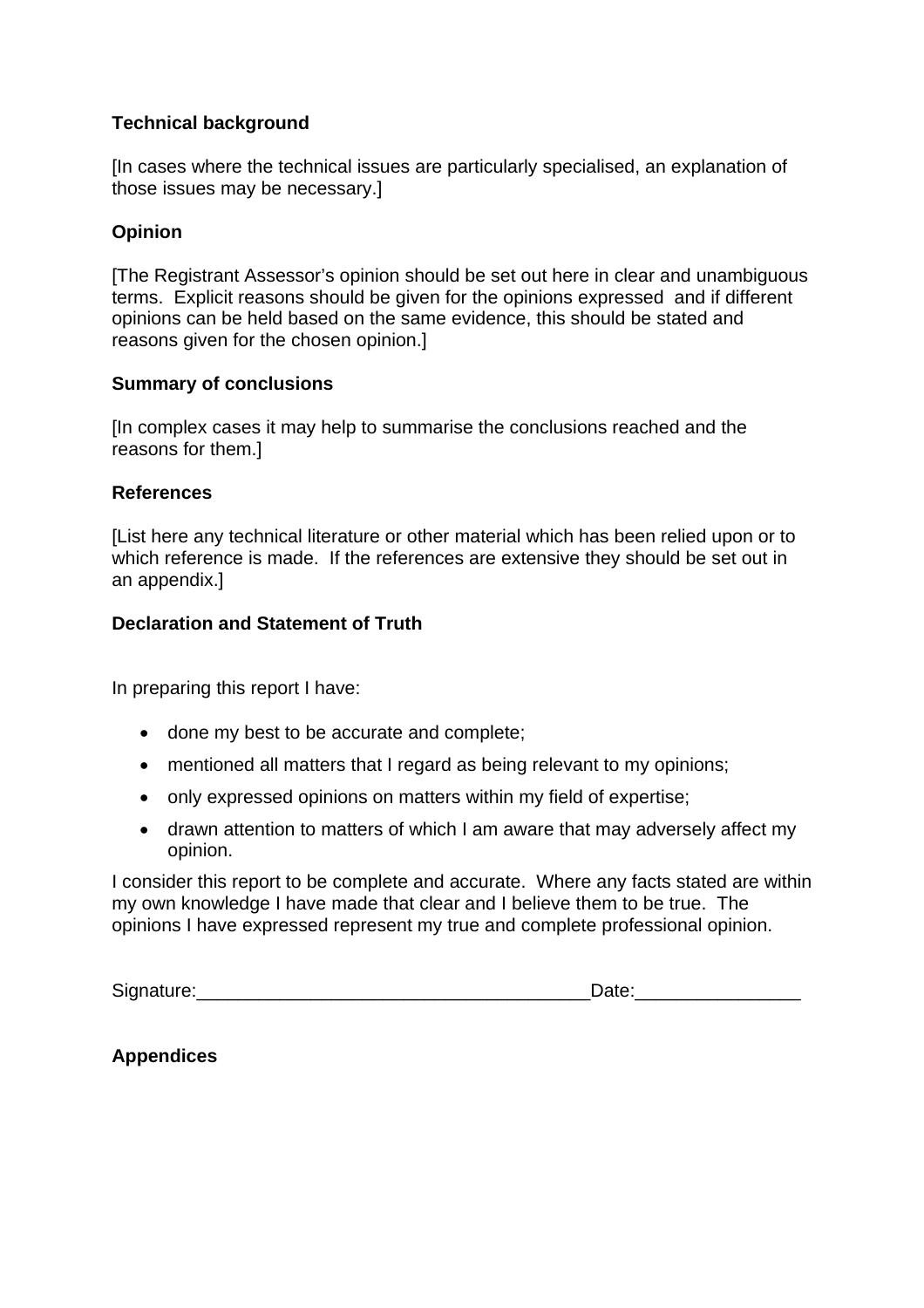

# **FTP OPERATIONAL GUIDANCE**

# **Instructing Registrant Assessors and seeking their advice to assist the ICP in making 'case to answer' decisions**

#### **Introduction**

This guidance is provided to members of the Case Management Team investigating fitness to practise cases and should be read in conjunction with the Assessors and Experts practice note.

Depending on the nature of the allegation, in some cases it may be appropriate to seek an expert opinion on professional practice in a particular field before the case is referred to the Investigating Committee for a 'case to answer' decision to be made.

Article 36 of the Health Professions Order 2001 ("the Order") enables the Council to appoint HPC registrants with appropriate expertise as "registrant assessors" to give on "matters of professional practice arising in connection with any matter which [a Practice Committee] is considering".

Although Practice Committee Panels always include a panel member who is a registrant from the relevant Part of the HPC register, that panel member may not have specialist knowledge in the particular area of practice to which the allegation relates. In those circumstances, where an allegation concerns matters outside of the knowledge of the Panel, the expert opinion of an assessor may assist the Panel in their deliberations.

it is important to remember that, in investigating allegations, you are expected to act as a neutral fact finder. The advice of a Registrant Assessor should be sought where it will assist the Panel to reach a case to answer decision, and regardless of whether that advice may or may not support the allegations.

#### **When should advice be sought?**

Decisions on whether the advice of a Registrant Assessor is required should be taken on a case by case basis. In most cases, the need for such advice will be identified before the allegations are drafted and sent to the registrant concerned. In some cases the issues upon which expert advice is required may only be identified once the registrant's response to the allegations is received or possibly even later. It may not be clear that a Panel needs assistance with a particular issue until the case is before the Panel. In that event, the proceedings should be adjourned until the advice has been obtained.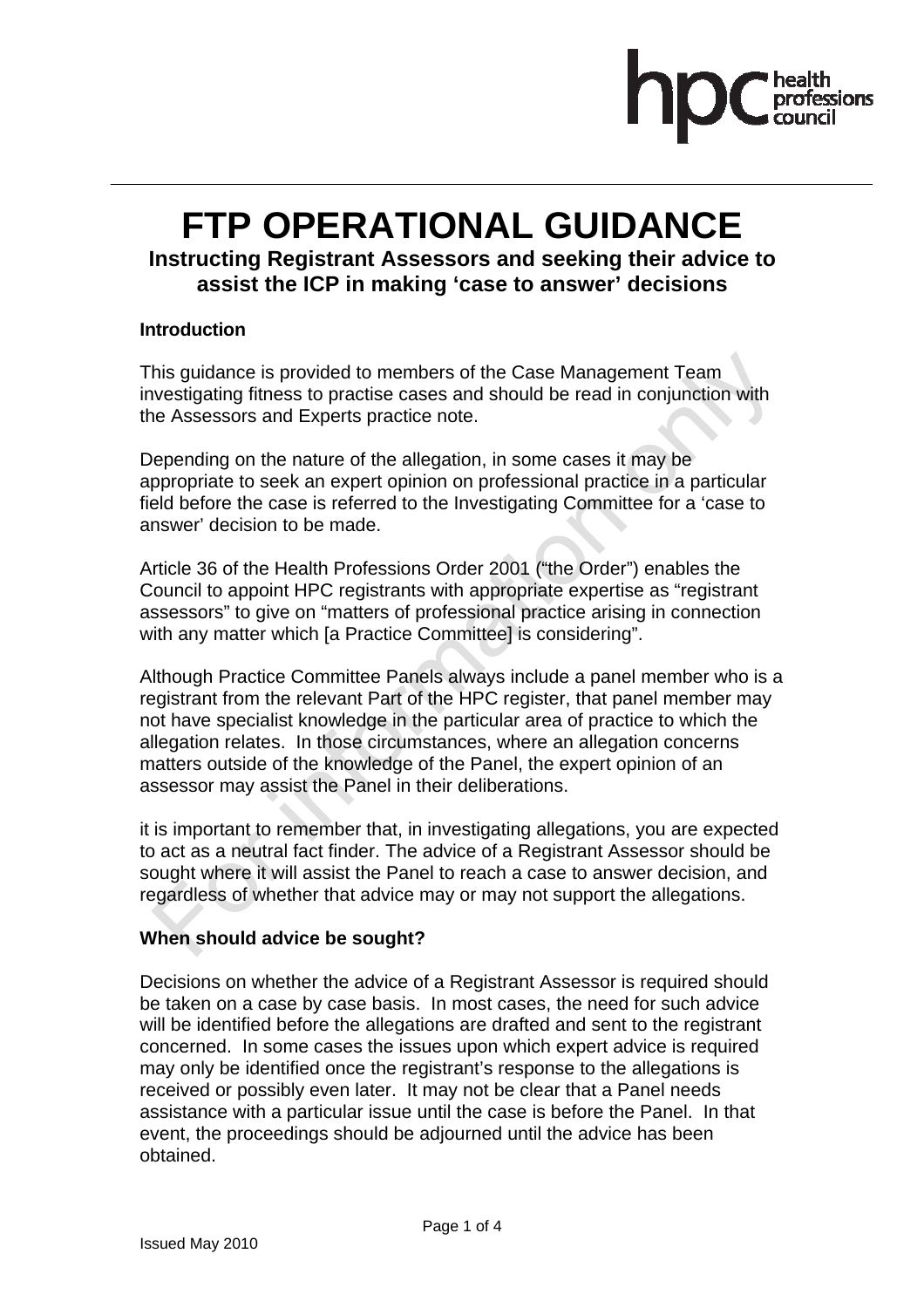### **Identifying appropriate cases**

When investigating fitness to practise cases, Case Managers should consider from the outset whether the advice of a Registrant Assessor may be required. Typically this will arise in cases which are focussed upon competence or capability issues. The following are relevant factors which may indicate that such advice is required and cases where any of these factors are present should be drawn to the attention of a Lead Case Manager for further consideration:

- 1. the issues raised by the allegations concern profession specific matters which are detailed in nature or relate to a specialised area of practice;
- 2. the issues are sufficiently specific or specialised that knowledge of them is unlikely to be common to all members of the profession and, consequently, the typical registrant panel member may not have the requisite skills and knowledge;
- 3. the evidence which forms part of the case includes detailed information that requires interpretation by a registrant with specialised knowledge or requires particular equipment which will not be available to the Panel (e.g. patient notes, diagnostic images or results; NOAH audiological records).

A recommendation form summarising the issues on which the advice of a registrant assessor may be required should be completed by the Case Manager. This recommendation will then be considered at a case conference between managers with the Case Management Team to determine whether such advice is needed. The use of case conferences enables managers to review and manage cases on a consistent basis across the department.

#### **Identifying an appropriate registrant assessor**

The Council's power to appoint Registrant Assessors has been delegated to the Chief Executive. The selection and appointment of assessors is similar to the selection of expert witnesses and an appropriate person can usually be identified by seeking advice from:

- HPC partners
- professional bodies
- royal colleges
- experts/registrant assessors used in previous cases
- Council members

However, Article 36(4) of the Order provides that a person cannot act as a Registrant Assessor if they are:

• a Council member: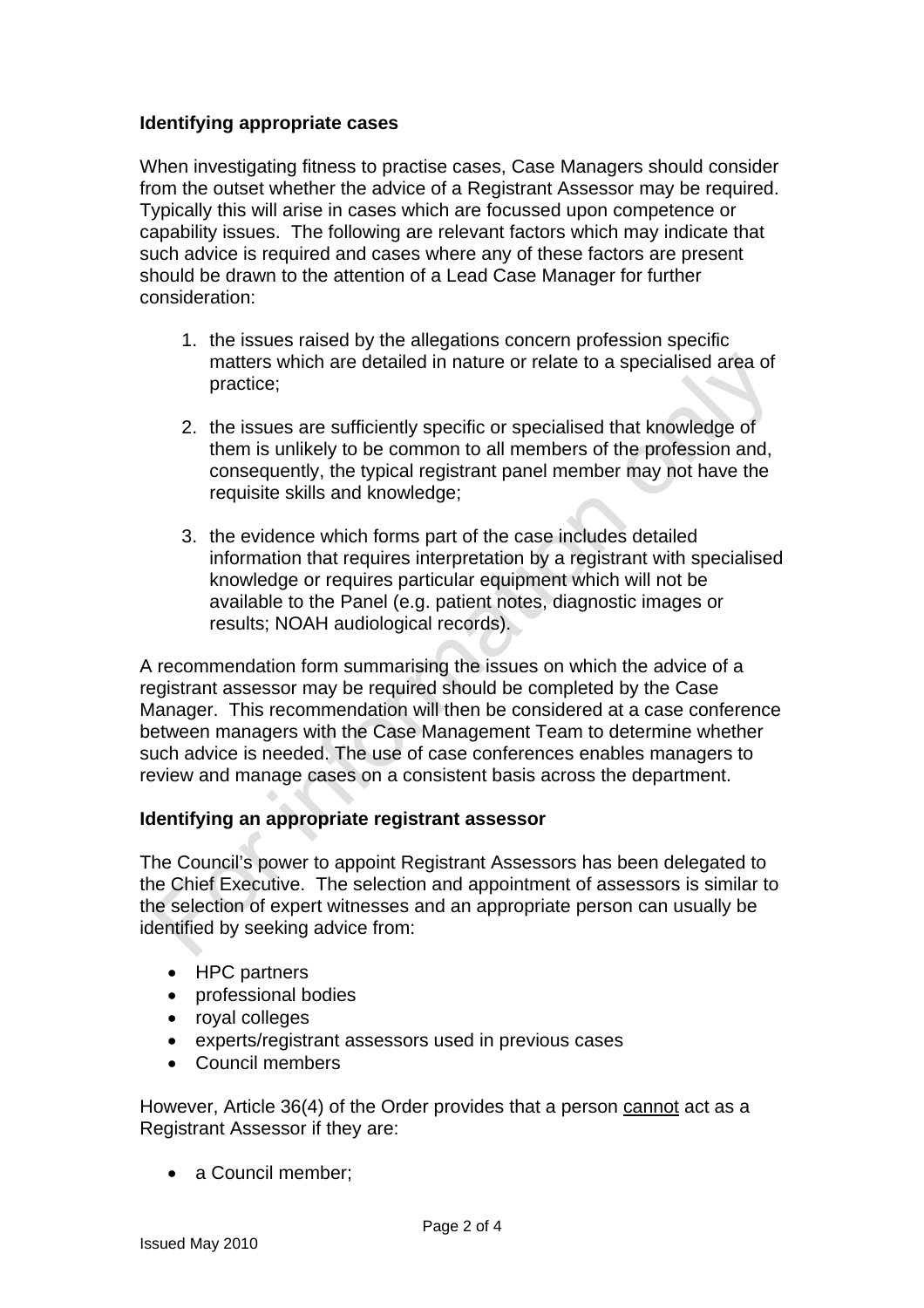- a member of a statutory committee (this includes all Panel Members and Panel Chairs);
- a Visitor; or
- an employee of the HPC

Appointments may be made from among those HPC Partners who act as registration assessors (a different role which involves the assessment of registration applications) and CPD assessors but only if the Partner does not also sit on Panels or act as a Visitor.

#### **Instructing a registrant assessor**

Careful consideration should be given to the advice sought and the specific questions being asked of the Registrant Assessor. The report template provided should be used to structure the questions and will be used by the Registrant Assessor when providing their response. This ensures that a consistent and structured approach is adopted and that Registrant Assessors limit their advice to the questions posed and only comment on other matters to the extent that they must be brought to the Panel's attention.

The Registrant Assessors must be provided with copies of any documents which are relevant. These must be indentified in the report . It is not always necessary to provide the Registrant Assessor with a complete copy of the case file but the documents provided must be sufficient to enable the Registrant Assessor to provide advice on the basis of a properly formed, objective and balanced view of the case.

#### **Contractual arrangements and fees**

Registrant Assessor are appointed on the basis of a standard letter of engagement which, among other things, will set out the fees payable.

Registrant Assessors who are appointed from among the existing pool of HPC Partners will be paid at the same rate as Panel Members. For those appointed on an ad hoc basis, the fees will be a matter for individual negotiation.

In either case an estimate of the length of time they will require to provide the advice and, for fixed fees, the fee payable should be obtained from the Registrant Assessor and agreed with the Director of Fitness to Practise, Head of Case Management or Investigations Manager before formal instructions are given. A purchase order must also be raised prior to instructing the Registrant Assessor to carry out the work.

#### **When the report is received**

As with any other information received relating to an allegation, the registrant concerned must be provided with an opportunity to respond to any information which will be considered by the Investigating Committee in reaching a